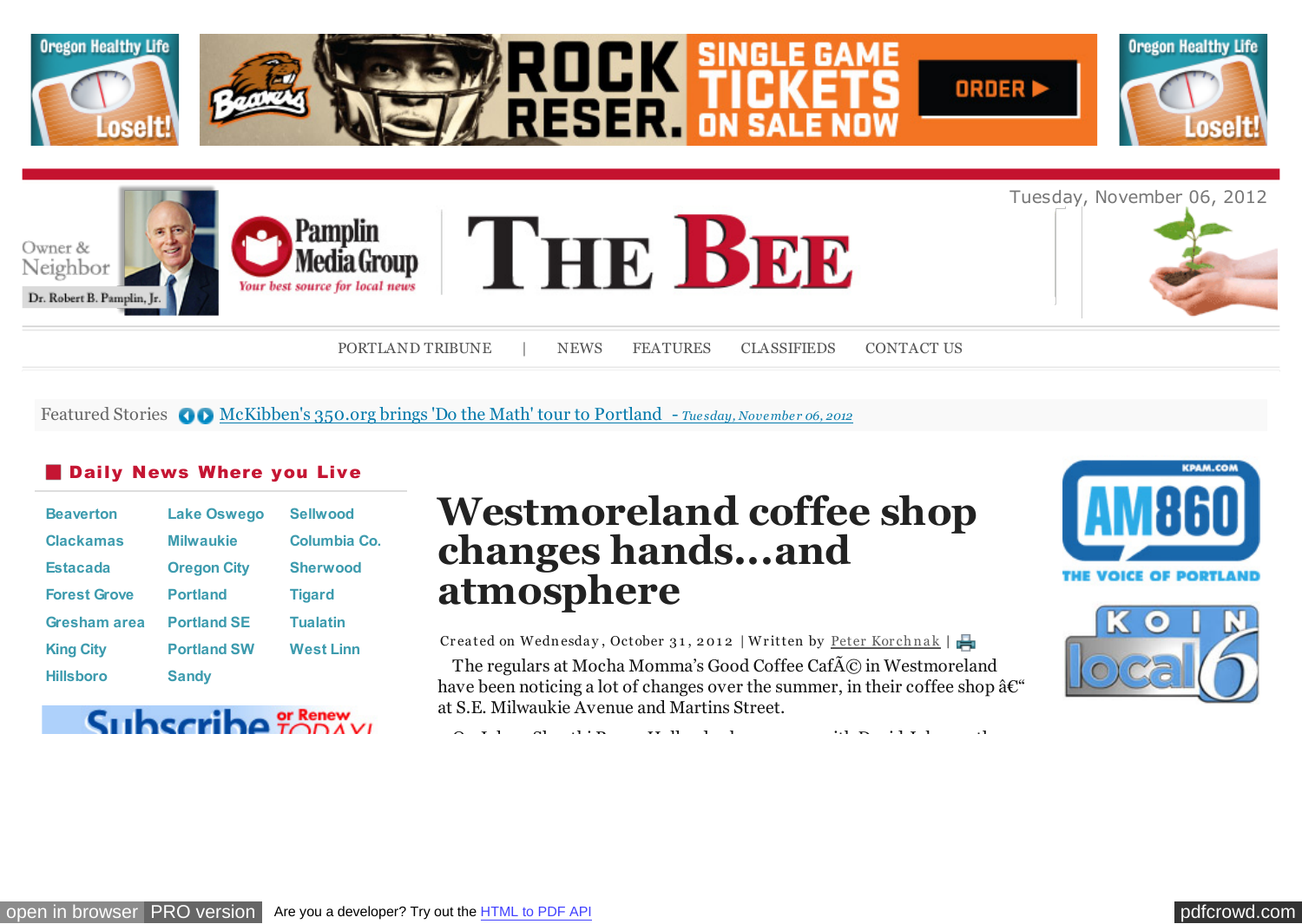#### *INJULINU IUDATI* **COMMUNITY NEWSPAPERS CLICK HERE**

# **Other Pamplin Media Group sites**

**[Boom!](http://portlandtribune.com/boom-news/) [KPAM 860](http://kpam.com/) [KKOV 1550](http://www.1550talk.com/)**

## Search

**type here...**

# **PUBLIC NOTICES** Stay informed about actions by your local government

# News

- **[Stuffed backpacks spark back-to-school](http://portlandtribune.com/sb/74-news/116050-stuffed-backpacks-spark-back-to-school-glee-at-grout-elementary-) glee, at Grout Elementary**
- **[Sellwood business burglars busted](http://portlandtribune.com/sb/74-news/122305-sellwood-business-burglars-busted)**
- **[Llewellyn Elementary School struggles](http://portlandtribune.com/sb/74-news/122306-llewellyn-elementary-school-struggles-with-swelling-enrollment-) with swelling enrollment**
- **[MAX work creates mess at SE 17th and](http://portlandtribune.com/sb/74-news/122312-max-work-creates-mess-at-se-17th-and-holgate-blvd) Holgate Blvd**
- **[Sellwood Bridge detour ramps grow;](http://portlandtribune.com/sb/74-news/122307-sellwood-bridge-detour-ramps-grow;-new-bridge-starts-) new bridge starts**



On July 1, Shanthi Renee Holland, who co-owns with David Johnson the True Brew Coffee House in the Brooklyn neighborhood, purchased the business and started transforming it into a French-style, vegan, and ecofriendly coffee shop.

"I turned 40 and wanted to give myself a gift," Holland said with a laugh, adding she works at Mocha Momma's ten hours a day, seven days a week.



by: PETER KORCHNAK - New owner Shanthi Renee Holland, on the patio of her Mocha Mommas Good Coffee Cafˆs˱© in Westmoreland

Since the purchase, Holland and her staff have painted the interior, rearranged the furniture to expand seating, and installed new art on the walls.

Holland said, "There's something new here every day. We're retaining all the customers' favorites, including the locally-roasted Z-Beanz coffee and punch cards, and we're building on them."

Further changes, which Holland will spend the next few months implementing, include updating all the seating, featuring art by local artists, and expanding the former Psychic Night event into a monthly Metaphysical Fair  $\hat{a}\mathcal{C}^*$  the first of which takes place on Saturday, October 6, from 3 to 8 pm.



A Time to Remember, to Reflect, to Heal

# **November**  $9 - 12, 2012$

**Skyline Memorial** Gardens

4101 Northwest Skyline Blvd. Portland, OR 503-292-6611

www.dmvletnamwall.com/portland